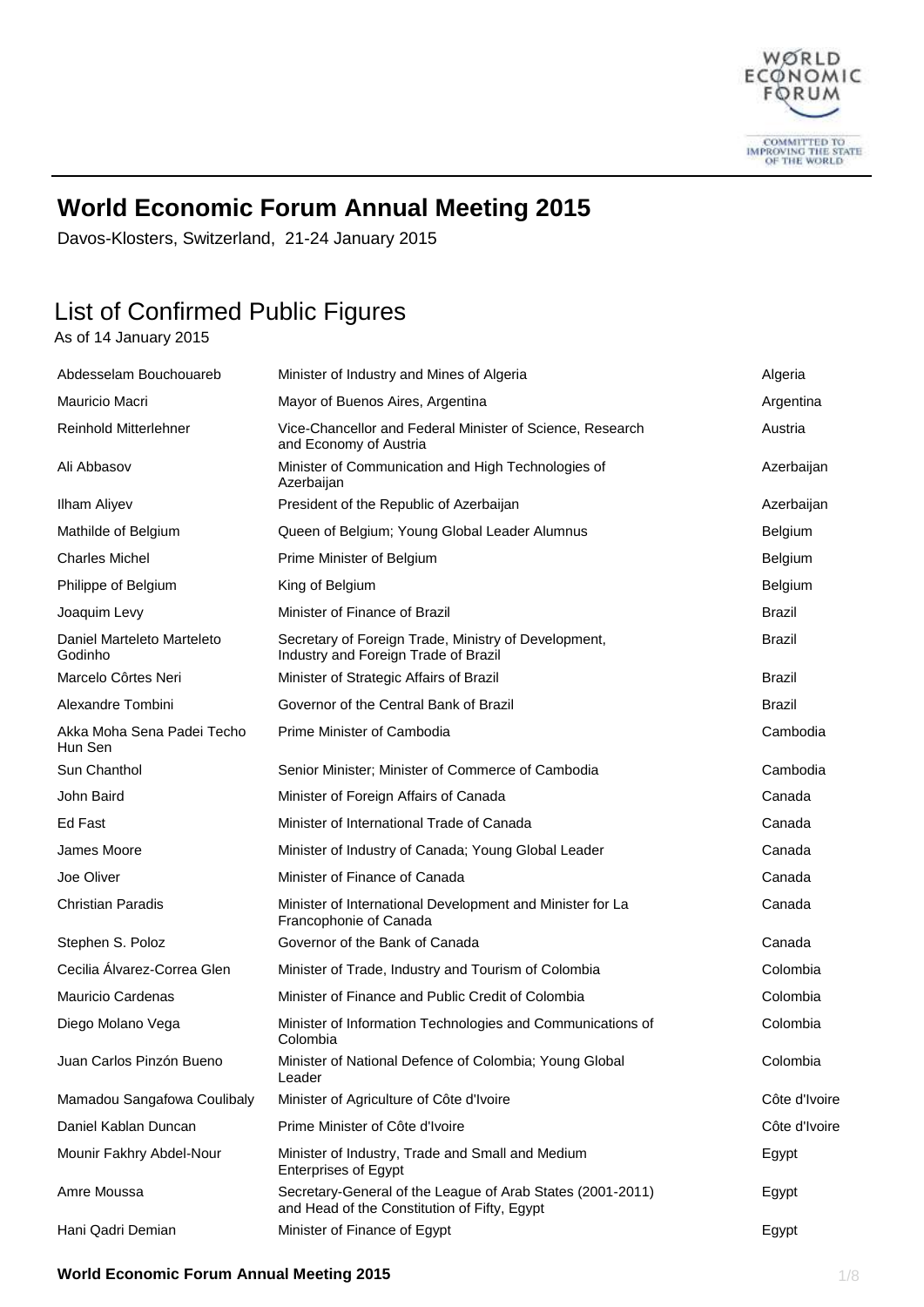| <b>Hisham Ramez</b>         | Governor of the Central Bank of Egypt                                                                                                                              | Egypt   |
|-----------------------------|--------------------------------------------------------------------------------------------------------------------------------------------------------------------|---------|
| Ashraf Salman               | Minister of Investment of Egypt                                                                                                                                    | Egypt   |
| Sameh Shoukry               | Minister of Foreign Affairs of Egypt                                                                                                                               | Egypt   |
| Abdel Fatah Said El Sisi    | President of Egypt                                                                                                                                                 | Egypt   |
| <b>Toomas Hendrik Ilves</b> | <b>President of Estonia</b>                                                                                                                                        | Estonia |
| Valdis Dombrovskis          | Vice-President and Commissioner, Euro and Social<br>Dialogue, European Commission, Brussels; Young Global<br>Leader Alumnus                                        | EU      |
| Andrea Enria                | Chairman, European Banking Authority, London                                                                                                                       | EU      |
| Jyrki Katainen              | Vice-President and Commissioner, Jobs, Growth, Investment<br>and Competitiveness, European Commission, Brussels                                                    | EU      |
| Cecilia Malmström           | Commissioner, Trade, European Commission, Brussels                                                                                                                 | EU      |
| Carlos Moedas               | Commissioner, Research, Science and Innovation, European<br>Commission, Brussels                                                                                   | EU      |
| Federica Mogherini          | High Representative for Foreign Affairs and Security Policy,<br>European External Action Service (EEAS), Brussels                                                  | EU      |
| Pierre Moscovici            | Commissioner, Economic and Financial Affairs, Taxation and<br>Customs, European Commission, Brussels                                                               | EU      |
| Günther H. Oettinger        | Commissioner, Digital Economy and Society, European<br>Commission, Brussels                                                                                        | EU      |
| <b>Martin Schulz</b>        | President, European Parliament, Brussels                                                                                                                           | EU      |
| Maros Sefcovic              | Vice-President and Commissioner, Energy Union, European<br>Commission, Brussels                                                                                    | EU      |
| <b>Frans Timmermans</b>     | First Vice-President, Better Regulation, Inter-Institutional<br>Relations, the Rule of Law and the Charter of Fundamental<br>Rights, European Commission, Brussels | EU      |
| Alexander Stubb             | Prime Minister of Finland; Young Global Leader                                                                                                                     | Finland |
| <b>Laurent Fabius</b>       | Minister of Foreign Affairs and International Development of<br>France                                                                                             | France  |
| François Hollande           | President of France                                                                                                                                                | France  |
| <b>Bruno Le Maire</b>       | Member of Parliament, France                                                                                                                                       | France  |
| <b>Christian Noyer</b>      | Governor of the Banque de France                                                                                                                                   | France  |
| <b>Michel Sapin</b>         | Minister of Finances and Public Accounts of France                                                                                                                 | France  |
| <b>Tamar Beruchashvili</b>  | Minister of Foreign Affairs of Georgia                                                                                                                             | Georgia |
| Irakli Garibashvili         | Prime Minister of Georgia                                                                                                                                          | Georgia |
| George Kvirikashvili        | Vice-Prime Minister and Minister of Economy and<br>Sustainable Development of Georgia                                                                              | Georgia |
| Alexander Dobrindt          | Federal Minister of Transport and Digital Infrastructure of<br>Germany                                                                                             | Germany |
| Sigmar Gabriel              | Vice-Chancellor and Federal Minister of Economic Affairs<br>and Energy of Germany                                                                                  | Germany |
| Hermann Gröhe               | Federal Minister of Health of Germany                                                                                                                              | Germany |
| Hannelore Kraft             | Minister-President of the State of North Rhine-Westphalia,<br>Germany                                                                                              | Germany |
| Thomas de Maizière          | Federal Minister of the Interior of Germany                                                                                                                        | Germany |
| Angela Merkel               | Federal Chancellor of Germany                                                                                                                                      | Germany |
| Gerd Müller                 | Federal Minister of Economic Cooperation and Development<br>of Germany                                                                                             | Germany |
| Wolfgang Schäuble           | Federal Minister of Finance of Germany                                                                                                                             | Germany |
| Ursula von der Leyen        | Federal Minister of Defence of Germany                                                                                                                             | Germany |
| Fifi Fiavi Kwetey           | Minister of Food and Agriculture of Ghana                                                                                                                          | Ghana   |
| John Dramani Mahama         | President of Ghana                                                                                                                                                 | Ghana   |
| Seth Emmanuel Terkper       | Minister of Finance and Economic Planning of Ghana                                                                                                                 | Ghana   |
| Alpha Condé                 | President of Guinea                                                                                                                                                | Guinea  |

### **World Economic Forum Annual Meeting 2015** 2/8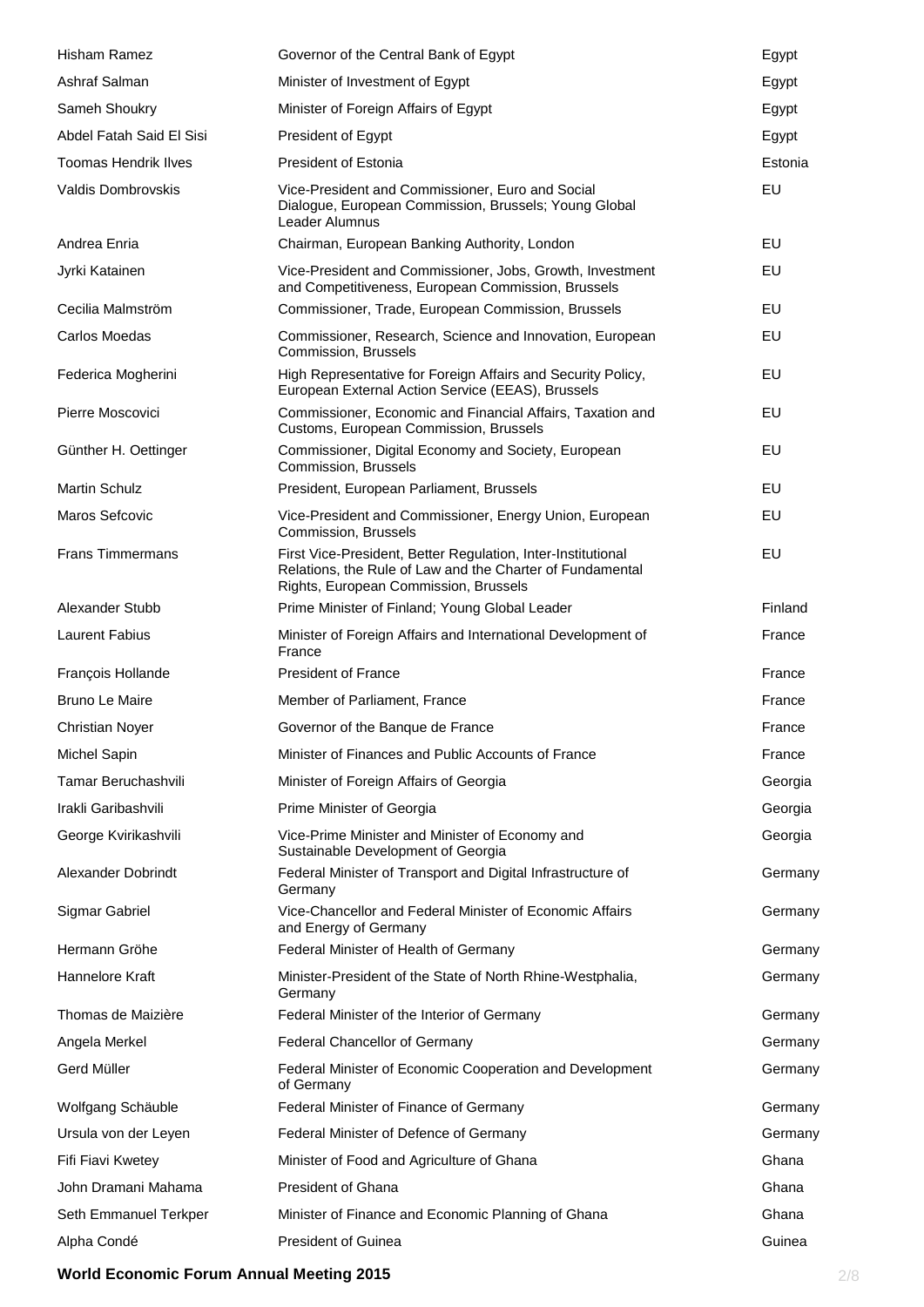| Mohamed Diaré                     | Minister of Economy and Finance of Guinea                                                                                                                                   | Guinea     |
|-----------------------------------|-----------------------------------------------------------------------------------------------------------------------------------------------------------------------------|------------|
| Kerfalla Yansané                  | Minister of Mines of Guinea                                                                                                                                                 | Guinea     |
| Devendra Gangadharrao<br>Fadnavis | Chief Minister of Maharashtra, India                                                                                                                                        | India      |
| Piyush Goyal                      | Minister of State (Independent Charge) for Power, Coal, New<br>and Renewable Energy of India                                                                                | India      |
| Arun Jaitley                      | Minister of Finance, Corporate Affairs and Information and<br>Broadcasting of India                                                                                         | India      |
| N. Chandrababu Naidu              | Chief Minister of Andhra Pradesh, India                                                                                                                                     | India      |
| Sofyan A. Djalil                  | Coordinating Minister for Economic Affairs of Indonesia                                                                                                                     | Indonesia  |
| <b>Rahmat Gobel</b>               | Minister of Trade of Indonesia                                                                                                                                              | Indonesia  |
| Retno Lestari Priansari Marsudi   | Minister of Foreign Affairs of Indonesia                                                                                                                                    | Indonesia  |
| Sudirman Said                     | Minister of Energy and Mineral Resources of Indonesia                                                                                                                       | Indonesia  |
| <b>Baroness Valerie Amos</b>      | Undersecretary-General for Humanitarian Affairs and<br>Emergency Relief Coordinator, United Nations Office for the<br>Coordination of Humanitarian Affairs (OCHA), New York | <b>INT</b> |
| Roberto Azevêdo                   | Director-General, World Trade Organization (WTO), Geneva                                                                                                                    | <b>INT</b> |
| Abdalla Salem El Badri            | Secretary-General, Organization of the Petroleum Exporting<br>Countries (OPEC), Vienna                                                                                      | <b>INT</b> |
| Jin-Yong Cai                      | Executive Vice-President and Chief Executive Officer,<br>International Finance Corporation (IFC), Washington DC                                                             | <b>INT</b> |
| Jaime Caruana                     | General Manager, Bank for International Settlements (BIS),<br><b>Basel</b>                                                                                                  | <b>INT</b> |
| Margaret Chan                     | Director-General, World Health Organization (WHO), Geneva                                                                                                                   | <b>INT</b> |
| Helen E. Clark                    | Administrator, United Nations Development Programme<br>(UNDP), New York                                                                                                     | <b>INT</b> |
| Benoît Coeuré                     | Member of the Executive Board, European Central Bank,<br>Frankfurt                                                                                                          | <b>INT</b> |
| <b>Ertharin Cousin</b>            | Executive Director, United Nations World Food Programme<br>(WFP), Rome                                                                                                      | <b>INT</b> |
| Jan Eliasson                      | Deputy Secretary-General, United Nations, New York                                                                                                                          | <b>INT</b> |
| Christiana Figueres               | Executive Secretary, United Nations Framework Convention<br>on Climate Change (UNFCCC), Bonn                                                                                | <b>INT</b> |
| Rebeca Grynspan                   | Secretary-General, Secretaría General Iberoamericana<br>(SEGIB), Spain                                                                                                      | <b>INT</b> |
| Angel Gurría                      | Secretary-General, Organisation for Economic Co-operation<br>and Development (OECD), Paris; World Economic Forum<br><b>Foundation Board Member</b>                          | <b>INT</b> |
| <b>Francis Gurry</b>              | Director-General, World Intellectual Property Organization<br>(WIPO), Geneva                                                                                                | <b>INT</b> |
| Antonio Guterres                  | UN High Commissioner for Refugees, Geneva                                                                                                                                   | <b>INT</b> |
| Zeid Ra'ad Al Hussein             | UN High Commissioner for Human Rights, Office of the High<br>Commissioner for Human Rights (OHCHR), Geneva                                                                  | <b>INT</b> |
| Thorbjorn Jagland                 | Secretary-General, Council of Europe, Strasbourg                                                                                                                            | <b>INT</b> |
| Donald Kaberuka                   | President, African Development Bank (AfDB), Abidjan; World<br>Economic Forum Foundation Board Member                                                                        | <b>INT</b> |
| Jim Yong Kim                      | President, World Bank, Washington DC                                                                                                                                        | <b>INT</b> |
| Jean-Paul Laborde                 | Executive Director, Counter-Terrorism Executive Directorate<br>(CTED), United Nations, New York                                                                             | <b>INT</b> |
| Christine Lagarde                 | Managing Director, International Monetary Fund (IMF),<br>Washington DC; World Economic Forum Foundation Board<br>Member                                                     | <b>INT</b> |
| Luis Alberto Moreno               | President, Inter-American Development Bank, Washington<br>DC; World Economic Forum Foundation Board Member                                                                  | INT        |
| Takehiko Nakao                    | President, Asian Development Bank, Manila                                                                                                                                   | <b>INT</b> |
| Guy Ryder                         | Director-General, International Labour Organization (ILO),<br>Geneva                                                                                                        | <b>INT</b> |
| Achim Steiner                     | Executive Director, United Nations Environment Programme                                                                                                                    | <b>INT</b> |

### **World Economic Forum Annual Meeting 2015 3/8**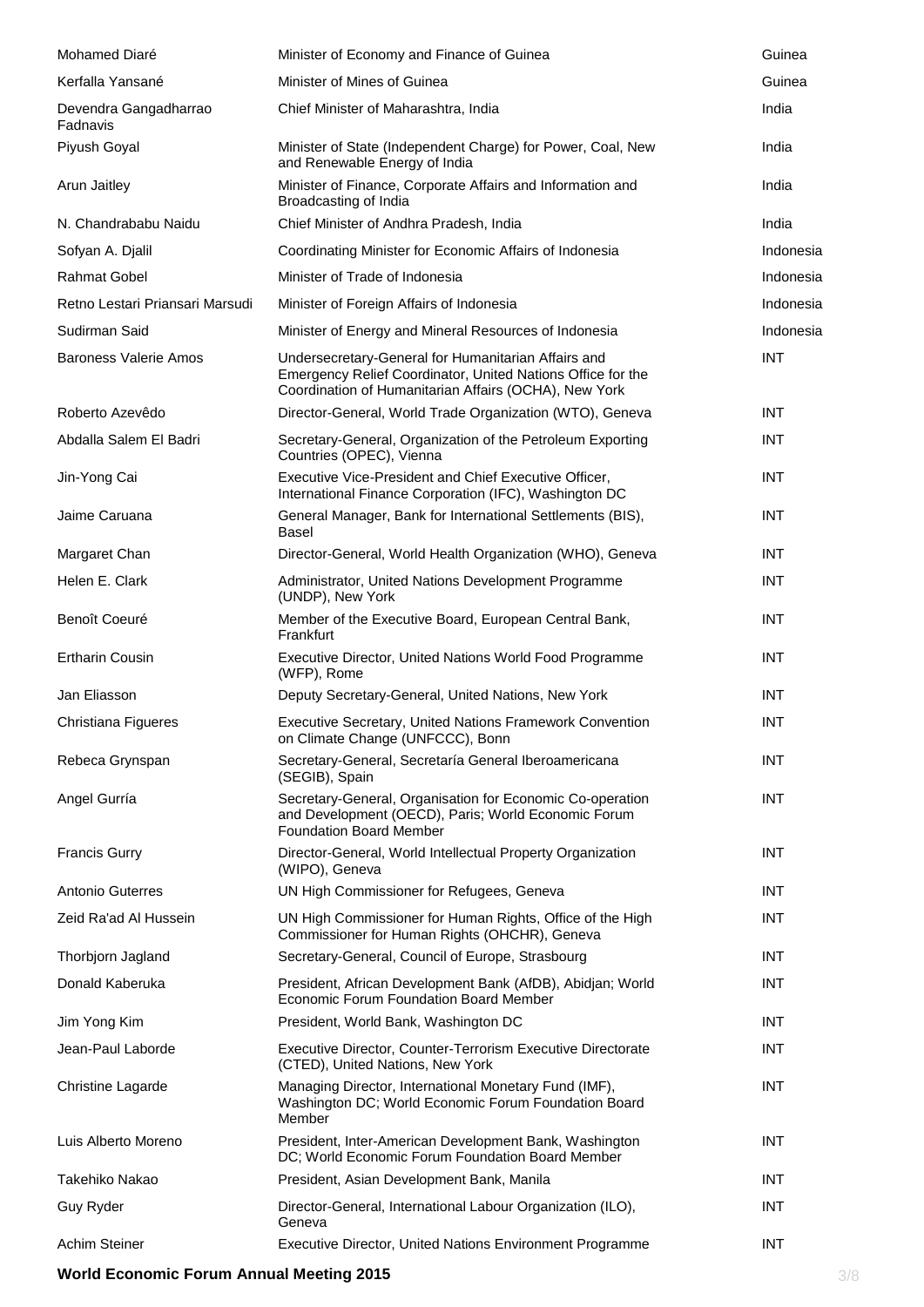|                                                         | (UNEP), Nairobi                                                                                                                       |                             |
|---------------------------------------------------------|---------------------------------------------------------------------------------------------------------------------------------------|-----------------------------|
| William Lacy Swing                                      | Director-General, International Organization for Migration<br>(IOM), Geneva                                                           | <b>INT</b>                  |
| Lamberto Zannier                                        | Secretary-General, Organization for Security and Co-<br>operation in Europe (OSCE), Vienna                                            | <b>INT</b>                  |
| Zhao Houlin                                             | Secretary-General, International Telecommunication Union<br>(ITU), Geneva                                                             | <b>INT</b>                  |
| Min Zhu                                                 | Deputy Managing Director, International Monetary Fund<br>(IMF), Washington DC; World Economic Forum Foundation<br><b>Board Member</b> | <b>INT</b>                  |
| Haïdar Al Abadi                                         | Prime Minister of Iraq                                                                                                                | Iraq                        |
| Ayad Allawi                                             | Vice-President of Iraq                                                                                                                | Iraq                        |
| Masoud Barzani                                          | President of the Kurdistan Region, Iraq                                                                                               | Iraq                        |
| Ibrahim Al Jaafari                                      | Minister of Foreign Affairs of Iraq                                                                                                   | Iraq                        |
| Rowsch N. Shaways                                       | Deputy Prime Minister of Iraq                                                                                                         | Iraq                        |
| Enda Kenny                                              | Taoiseach of Ireland                                                                                                                  | Ireland                     |
| Mohammad Javad Zarif                                    | Minister of Foreign Affairs of the Islamic Republic of Iran                                                                           | Islamic Republic<br>of Iran |
| Tzipi Livni                                             | Member of Parliament, Knesset, Israel                                                                                                 | <b>Israel</b>               |
| <b>Shimon Peres</b>                                     | President of Israel (2007-2014)                                                                                                       | Israel                      |
| Paolo Gentiloni                                         | Minister of Foreign Affairs and International Cooperation of<br>Italy                                                                 | Italy                       |
| Pietro Carlo Padoan                                     | Minister of Economics and Finance of Italy                                                                                            | Italy                       |
| Matteo Renzi                                            | Prime Minister of Italy                                                                                                               | Italy                       |
| Ignazio Visco                                           | Governor of the Central Bank of Italy                                                                                                 | Italy                       |
| Haruhiko Kuroda                                         | Governor of the Bank of Japan                                                                                                         | Japan                       |
| Yoichi Miyazawa                                         | Minister of Economy, Trade and Industry of Japan                                                                                      | Japan                       |
| Hakubun Shimomura                                       | Minister of Education, Culture, Sports, Science and<br>Technology, and Minister of Olympics and Paralympic<br>Games of Japan          | Japan                       |
| Yasuhisa Shiozaki                                       | Minister of Health, Labour and Welfare of Japan                                                                                       | Japan                       |
| Akihiko Tanaka                                          | President, Japan International Cooperation Agency (JICA),<br>Japan                                                                    | Japan                       |
| Abdullah II Ibn Al Hussein                              | King of the Hashemite Kingdom of Jordan                                                                                               | Jordan                      |
| Nasser Sami Judeh                                       | Minister of Foreign Affairs and Expatriates of the Hashemite<br>Kingdom of Jordan                                                     | Jordan                      |
| Rania AI Abdullah of the<br>Hashemite Kingdom of Jordan | Queen of the Hashemite Kingdom of Jordan; World<br>Economic Forum Foundation Board Member                                             | Jordan                      |
| Ibrahim Saif                                            | Minister of Planning and International Cooperation of the<br>Hashemite Kingdom of Jordan                                              | Jordan                      |
| Umayya Toukan                                           | Minister of Finance of the Hashemite Kingdom of Jordan                                                                                | Jordan                      |
| Zhanar Aitzhanova                                       | Minister of Economic Integration of Kazakhstan                                                                                        | Kazakhstan                  |
| Karim Massimov                                          | Prime Minister of the Republic of Kazakhstan                                                                                          | Kazakhstan                  |
| Uhuru Kenyatta                                          | President of Kenya                                                                                                                    | Kenya                       |
| Njuguna S. Ndungu                                       | Governor of the Central Bank of Kenya                                                                                                 | Kenya                       |
| Bader M. Al Sa'ad                                       | Managing Director, Kuwait Investment Authority (KIA),<br>Kuwait                                                                       | Kuwait                      |
| Anas Khalid Al Saleh                                    | Minister of Finance of Kuwait                                                                                                         | Kuwait                      |
| Mahmoud Jibril                                          | Leader, National Forces Alliance of Libya, Libya                                                                                      | Libya                       |
| Ali Tarhouni                                            | President, Constituent Assembly of Libya, Libya                                                                                       | Libya                       |
| Dalia Grybauskaite                                      | President of Lithuania                                                                                                                | Lithuania                   |
| <b>Xavier Bettel</b>                                    | Prime Minister of Luxembourg                                                                                                          | Luxembourg                  |
| Mohd Najib Bin Tun Abdul Razak                          | Prime Minister and Minister of Finance of Malaysia                                                                                    | Malaysia                    |

### World Economic Forum Annual Meeting 2015 **4/8** 4/8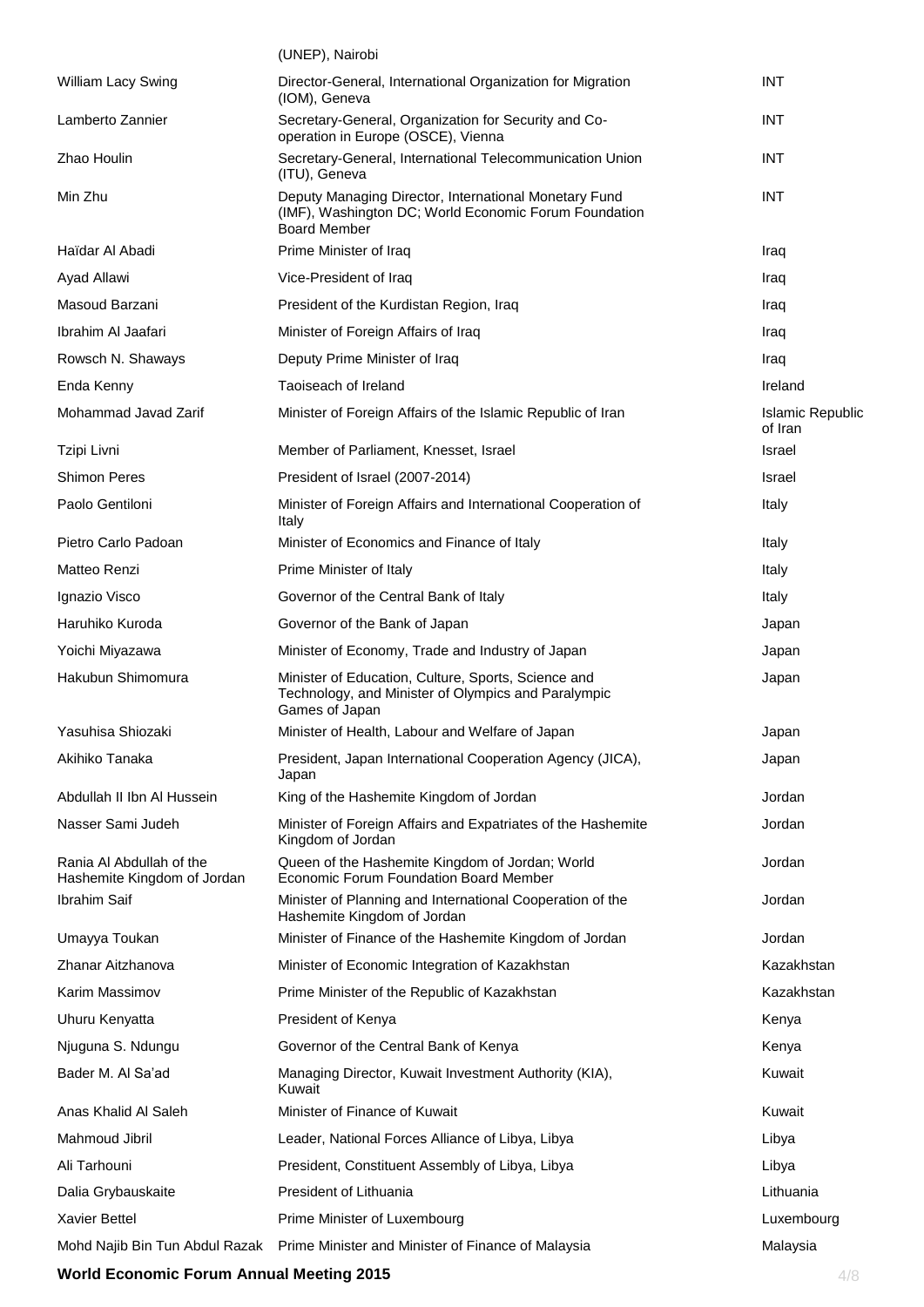| Mustapa Mohamed                             | Minister of International Trade and Industry of Malaysia                                    | Malaysia                          |
|---------------------------------------------|---------------------------------------------------------------------------------------------|-----------------------------------|
| Moustapha Ben Barka                         | Minister of Industry and Investments Promotion of Mali                                      | Mali                              |
| Ibrahim Boubacar Keita                      | President of the Republic of Mali                                                           | Mali                              |
| <b>Agustin Carstens</b>                     | Governor of the Central Bank of Mexico                                                      | Mexico                            |
| Pedro Joaquín Coldwell                      | Secretary of Energy of Mexico                                                               | Mexico                            |
| Ildefonso Guajardo Villarreal               | Secretary of Economy of Mexico                                                              | Mexico                            |
| José Antonio Meade Kuribreña                | Secretary of Foreign Affairs of Mexico                                                      | Mexico                            |
| Claudia Ruiz Massieu                        | Secretary of Tourism of Mexico                                                              | Mexico                            |
| Albert II of Monaco                         | Prince of Monaco                                                                            | Monaco                            |
| Tsakhiagiin Elbegdorj                       | President of Mongolia                                                                       | Mongolia                          |
| Purevsuren Lundeg                           | Minister of Foreign Affairs of Mongolia                                                     | Mongolia                          |
| Soe Thane                                   | Union Minister, Office of the President, Myanmar                                            | Myanmar                           |
| Zay Yar Aung                                | Union Minister of Energy of Myanmar                                                         | Myanmar                           |
| Jeroen Dijsselbloem                         | President of the Euro Group; Minister of Finance of the<br>Netherlands                      | Netherlands                       |
| Klaas Knot                                  | Governor of the Central Bank of Netherlands (DNB)                                           | Netherlands                       |
| Lilianne Ploumen                            | Minister for Foreign Trade and Development Cooperation of<br>the Netherlands                | Netherlands                       |
| <b>Mark Rutte</b>                           | Prime Minister of the Netherlands                                                           | Netherlands                       |
| <b>Edith Schippers</b>                      | Minister of Health, Welfare and Sport of the Netherlands                                    | Netherlands                       |
| <b>Tim Groser</b>                           | Minister of Trade and Minister of Climate Change Issues of<br>New Zealand                   | New Zealand                       |
| John P. Key                                 | Prime Minister of New Zealand                                                               | New Zealand                       |
| Diezani K. Alison-Madueke                   | Minister of Petroleum Resources of Nigeria; President of<br><b>OPEC</b>                     | Nigeria                           |
| Børge Brende                                | Minister of Foreign Affairs of Norway                                                       | Norway                            |
| Erna Solberg                                | Prime Minister of Norway                                                                    | Norway                            |
| Mohammad Ishaq Dar                          | Minister of Finance, Revenue, Economic Affairs, Statistics<br>and Privatization of Pakistan | Pakistan                          |
| Muhammad Nawaz Sharif                       | Prime Minister of Pakistan                                                                  | Pakistan                          |
| Mohammad Mustafa                            | Deputy Prime Minister and Minister of Economy of the<br>Palestinian National Authority      | Palestinian<br><b>Territories</b> |
| Isabel Cecilia De Saint Malo de<br>Alvarado | Vice-President of Panama; Global Shaper                                                     | Panama                            |
| Juan Carlos Varela Rodríguez                | President of Panama                                                                         | Panama                            |
| Cui Jindu                                   | Executive Vice-Mayor of Tianjin, People's Republic of China                                 | People's<br>Republic of China     |
| Li Keqiang                                  | Premier of the People's Republic of China                                                   | People's<br>Republic of China     |
| Li Yang                                     | Vice-President, Chinese Academy of Social Sciences<br>(CASS), People's Republic of China    | People's<br>Republic of China     |
| Qu Xiaofei                                  | Vice-Mayor of Dalian, People's Republic of China                                            | People's<br>Republic of China     |
| Ren Xuefeng                                 | Party Secretary of CPC Guangzhou Municipal Committee,<br>People's Republic of China         | People's<br>Republic of China     |
| Gonzalo Alfonso Gutiérrez Reinel            | Minister of Foreign Affairs of Peru                                                         | Peru                              |
| Ollanta Moises Humala Tasso                 | <b>President of Peru</b>                                                                    | Peru                              |
| Alonso Segura Vasi                          | Minister of Economy and Finance of Peru                                                     | Peru                              |
| Cesar V. Purisima                           | Secretary of Finance of the Philippines                                                     | Philippines                       |
| Mateusz Szczurek                            | Minister of Finance of Poland                                                               | Poland                            |
| Antonio Pires de Lima                       | Minister of Economy of Portugal                                                             | Portugal                          |
| Ali Shareef Al Emadi                        | Minister of Finance of Qatar                                                                | Qatar                             |

#### **World Economic Forum Annual Meeting 2015 5/8**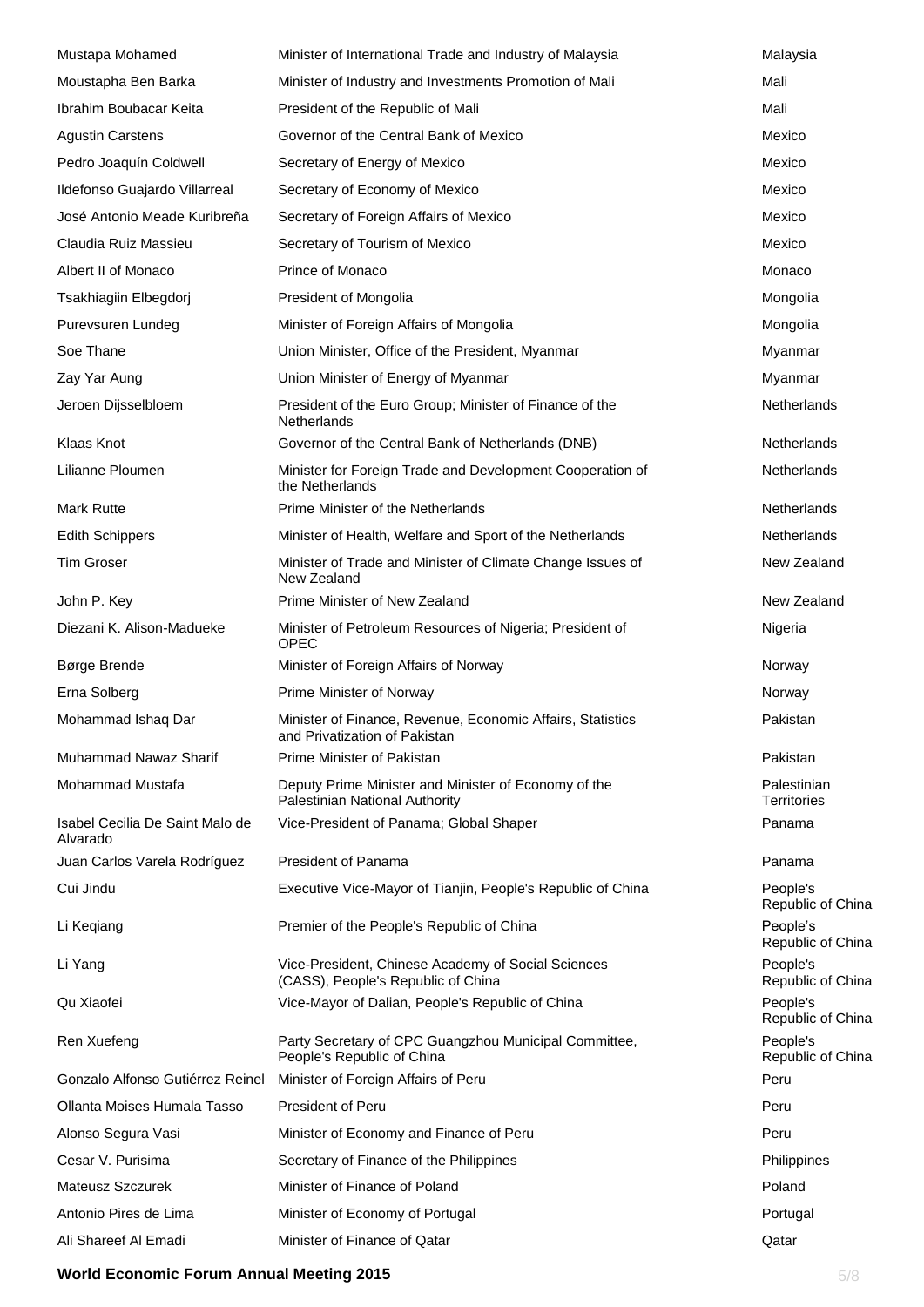|                                          | Abdullah Bin Mohammed Al Thani Chief Executive Officer, Qatar Investment Authority, Qatar                                                           | Qatar                 |
|------------------------------------------|-----------------------------------------------------------------------------------------------------------------------------------------------------|-----------------------|
| Abdullah Saud Al Thani                   | Governor of Qatar Central Bank                                                                                                                      | Qatar                 |
| Ahmed Bin Jassim Bin Mohamed<br>Al Thani | Minister of Economy and Commerce of Qatar                                                                                                           | Qatar                 |
| Yun Byung-Se                             | Minister of Foreign Affairs of the Republic of Korea                                                                                                | Republic of<br>Korea  |
| Aleksandar Vucic                         | Prime Minister of Serbia                                                                                                                            | Republic of<br>Serbia |
| Arkady Dvorkovich                        | Deputy Prime Minister of the Russian Federation                                                                                                     | Russian<br>Federation |
| Rustam Minnikhanov                       | President of the Republic of Tatarstan, Russian Federation                                                                                          | Russian<br>Federation |
| Igor Shuvalov                            | First Deputy Prime Minister of the Russian Federation                                                                                               | Russian<br>Federation |
| Anton Siluanov                           | Minister of Finance of the Russian Federation                                                                                                       | Russian<br>Federation |
| Alexey Ulyukaev                          | Minister of Economic Development of the Russian<br>Federation                                                                                       | Russian<br>Federation |
| <b>Claver Gatete</b>                     | Minister of Finance and Economic Planning of Rwanda                                                                                                 | Rwanda                |
| Paul Kagame                              | President of the Republic of Rwanda                                                                                                                 | Rwanda                |
| Geraldine Mukeshimana                    | Minister of Agriculture and Animal Resources of Rwanda                                                                                              | Rwanda                |
| Turki Al Faisal Al Saud                  | Prince of Saudi Royal Family; Chairman, King Faisal Center<br>for Research and Islamic Studies, Saudi Arabia                                        | Saudi Arabia          |
| <b>Fahad Almubarak</b>                   | Governor of the Saudi Arabian Monetary Agency (SAMA)                                                                                                | Saudi Arabia          |
| Ibrahim Abdul Aziz Al Assaf              | Minister of Finance of Saudi Arabia                                                                                                                 | Saudi Arabia          |
| Tawfig Al Rabiah                         | Minister of Commerce and Industry of Saudi Arabia                                                                                                   | Saudi Arabia          |
| Grace Fu Hai Yien                        | Minister, Prime Minister's Office; Second Minister of the<br>Environment and Water Resources and Second Minister of<br>Foreign Affairs of Singapore | Singapore             |
| <b>Rob Davies</b>                        | Minister of Trade and Industry of South Africa                                                                                                      | South Africa          |
| Aaron Motsoaledi                         | Minister of Health of South Africa                                                                                                                  | South Africa          |
| Nhlanhla Musa Nene                       | Minister of Finance of South Africa                                                                                                                 | South Africa          |
| Ebrahim Patel                            | Minister of Economic Development of South Africa                                                                                                    | South Africa          |
| Jeff Radebe                              | Minister of the Presidency of South Africa, South Africa                                                                                            | South Africa          |
| Ngoako Abel Ramathlodi                   | Minister of Mineral Resources of South Africa                                                                                                       | South Africa          |
| Jacob G. Zuma                            | <b>President of South Africa</b>                                                                                                                    | South Africa          |
| Luis de Guindos Jurado                   | Minister of Economic Affairs and Competitiveness of Spain                                                                                           | Spain                 |
| Stefan Löfven                            | Prime Minister of Sweden                                                                                                                            | Sweden                |
| Alain Berset                             | Federal Councillor of Home Affairs of the Swiss<br>Confederation                                                                                    | Switzerland           |
| Didier Burkhalter                        | Federal Councillor and Head of the Federal Department of<br>Foreign Affairs of the Swiss Confederation                                              | Switzerland           |
| Thomas J. Jordan                         | Chairman of the Governing Board, Swiss National Bank,<br>Switzerland                                                                                | Switzerland           |
| Doris Leuthard                           | Federal Councillor and Head of the Environment, Transport,<br>Energy and Communications DETEC of the Swiss<br>Confederation                         | Switzerland           |
| Ueli Maurer                              | Federal Councillor of Defence, Civil Protection and Sports of<br>the Swiss Confederation                                                            | Switzerland           |
| Johann N. Schneider-Ammann               | Federal Councillor of Economic Affairs, Education and<br>Research of the Swiss Confederation                                                        | Switzerland           |
| Simonetta Sommaruga                      | President of the Swiss Confederation and Minister of Justice<br>and Police                                                                          | Switzerland           |
| Eveline Widmer-Schlumpf                  | Federal Councillor of Finance of the Swiss Confederation                                                                                            | Switzerland           |
| Jakaya M. Kikwete                        | President of Tanzania                                                                                                                               | Tanzania              |

#### **World Economic Forum Annual Meeting 2015** 6/8